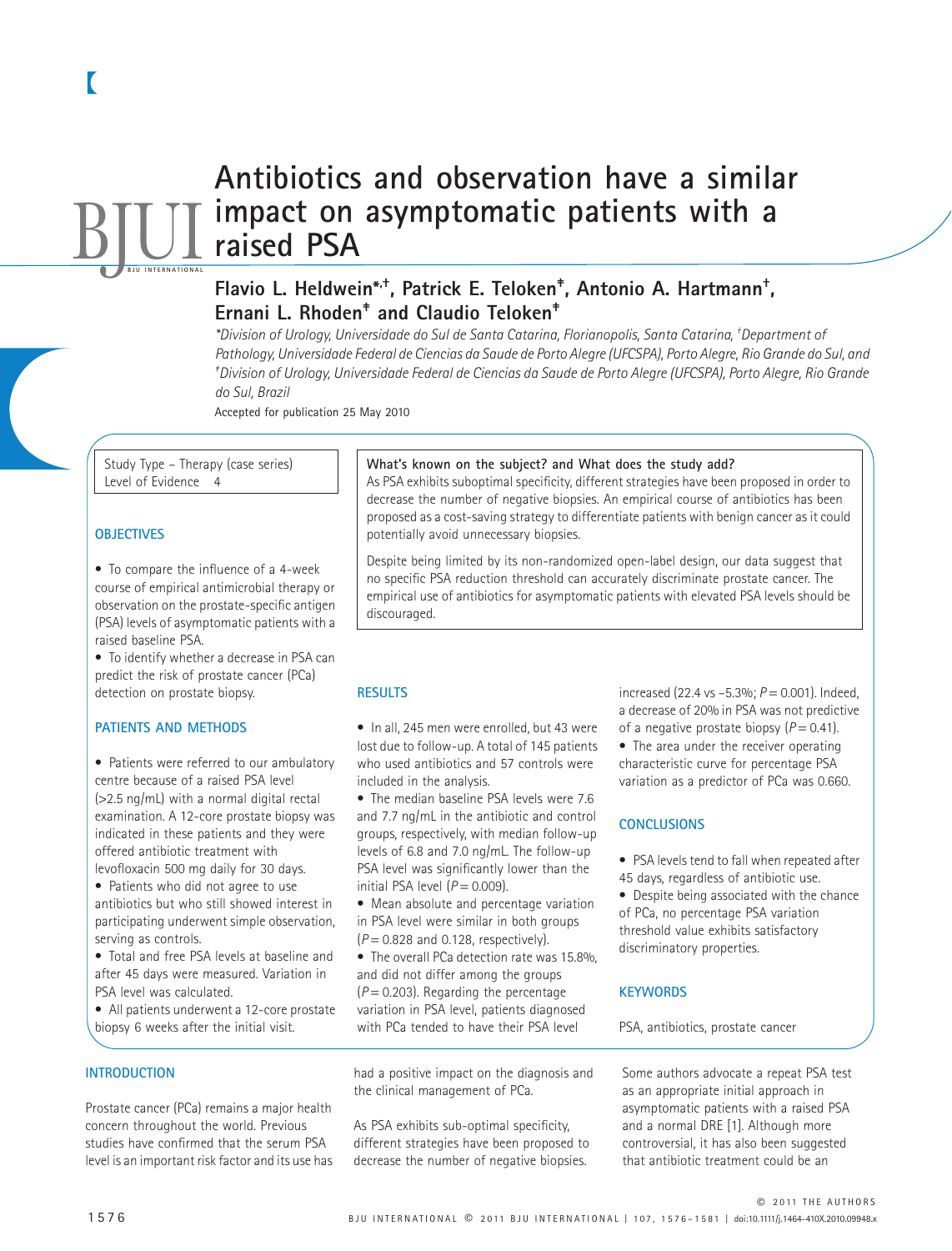#### *TABLE 1 Baseline patient characteristics*

| <b>Characteristics</b>                             | Group                |                      |                      |         |
|----------------------------------------------------|----------------------|----------------------|----------------------|---------|
|                                                    | Control              | Levofloxacin         | Total                | P value |
| No. (%) of patients                                | 57(28.2)             | 145(71.8)            | 202                  |         |
| Mean (SD) age, years                               | 66.3(7.1)            | 65.5(6.9)            | 65.7(6.9)            | 0.456   |
| Median (25th-75th percentiles) baseline PSA, ng/mL | $7.6$ $(4.2 - 11.2)$ | $7.7$ $(5.7 - 11.4)$ | $7.7$ $(5.2 - 11.4)$ | 0.204   |
| Mean (SD) baseline free : total PSA ratio, %       | 16.5(7.7)            | 15.8(5.8)            | $16.0$ $(6.3)$       | 0.533   |
| Median (25th-75th percentiles) prostate volume, mL | $46(30.5 - 70.5)$    | $40(30-60)$          | $40(30-65.2)$        | 0.139   |

appropriate initial regimen in those patients [2]. An empirical course of antibiotics has been proposed as a costsaving strategy to differentiate patients with benign and malignant conditions as it could potentially avoid unnecessary biopsies [3,4].

Nevertheless, it has been extensively shown that PSA levels physiologically fluctuate and, to date, there are no convincing data to prove that antibiotic treatment actually decreases PSA to a greater extent than observation [5–7]. Also, it is yet to be proven whether it is safe to defer prostate biopsy in those whose PSA level decreases after antibiotic treatment.

## **PATIENTS AND METHODS**

The trial was approved by the institutional review board, and eligible patients signed an informed consent. The patients were aged 45– 80 years and were referred to our institution because of a raised PSA level (>2.5 ng/mL) with a normal DRE and without pelvic pain or irritable voiding symptoms. Patients previously subjected to prostate biopsy, urinary tract infections, acute urinary retention and acute prostatitis were excluded. To determine total and free PSA levels, blood samples from the patients with abnormal levels were processed using the chemiluminescent immunometric total and free PSA assay, Immulite® 2000 (Siemens Medical Solutions Diagnostics, Los Angeles, CA, USA).

Patients had the raised PSA confirmed at our laboratory (total and free PSA levels, where measured) and had a 12-core prostate biopsy performed when it was indicated they were participants in the present study. During the waiting period for the prostate biopsy, consisting of 6 weeks at the time of the study, patients were offered levofloxacin 500 mg

daily for 30 days. Patients who did not agree to use the antibiotic but who still showed interest in participating in the study underwent simple observation, serving as controls.

A follow-up PSA test was carried out 45 days after the initial visit for all patients. All subjects had a standard TRUS-guided 12-core prostate biopsy performed even if there was a decrease in PSA. The histological analysis of the biopsy specimens was done according to institutional routines irrespective of patient group. While no widely accepted definition exists, clinically intra-individual significant changes ('responders') were defined as having a decrease of 20% or more in total PSA [5].

Age, mean baseline free : total PSA ratio and percentage PSA variation data are presented as means  $\pm$  SD and analysed using the Student's t-test. The PSA values are presented as median and interquartile interval (P25– P75) and compared by the Mann–Whitney *U*-test or the Wilcoxon signed-rank test. Repeated measures ANOVA was used to compare PSA values in the interval of time and in the groups. The performance of percentage PSA variation and the percentage of free PSA as a prognostic test for PCa was evaluated using receiver operating characteristic (ROC) curve analyses. A level of significance of 5% was adopted. The data were analysed using SPSS 13.0 (SPSS 13 for Windows, rel. 13.0; 2004, SPSS, Inc.).

## **RESULTS**

During a period of 30 months (from March 2005 to August 2007), a total of 245 eligible patients were enrolled. In all, 43 patients were lost to follow-up (34 patients had missing PSA responses and nine patients missed the biopsy day), leaving 202 patients (145 in the antibiotic arm and 57 in the control arm). All baseline demographic and medical data were

similar in both groups (age, prostate ultrasonography volume, median total PSA and mean free : total PSA ratio) and are presented in Table 1.

The median follow-up PSA level was not different between the antibiotic and observation groups. The percentage PSA variation was also similar ( $P = 0.129$ ). There was also no significant difference in the number of 'responders' ( $P = 0.940$ ) classified as a decrease of 20% or more in follow-up PSA, a threshold suggested previously [5] (Table 2).

A comparative analysis was performed to evaluate the following: the investigation of PSA variation during this period in each group; the interaction of follow-up and baseline PSA differences; and the correlation of PSA and its relations in the two different moments. To achieve these goals, a repeated measures ANOVA was used. The ANOVA tests showed that there was a significant association in terms of absolute PSA change during the trial interval (time  $P = 0.021$ ). Unlike the control group, where there was no significant change of PSA, a significant change in PSA occurred in response to quinolone use  $(P = 0.906$  and  $P = 0.015$ , respectively; Wilcoxon signed-rank test). However, the interaction effect on PSA variation was not a significant difference between the groups ( $\Delta$ PSA,  $P = 0.383$ ). Finally, the mean PSA levels in the groups were also similar (group  $P = 0.280$ ). Therefore, although the PSA reduction was influenced by antibiotic use, this PSA variation was found not to be significant in discriminating negative and positive biopsies.

Characteristics of negative and positive biopsies are summarized in Table 3. The overall PCa detection rate was 15.8%. The median baseline PSA level was not statistically significant between patients with positive and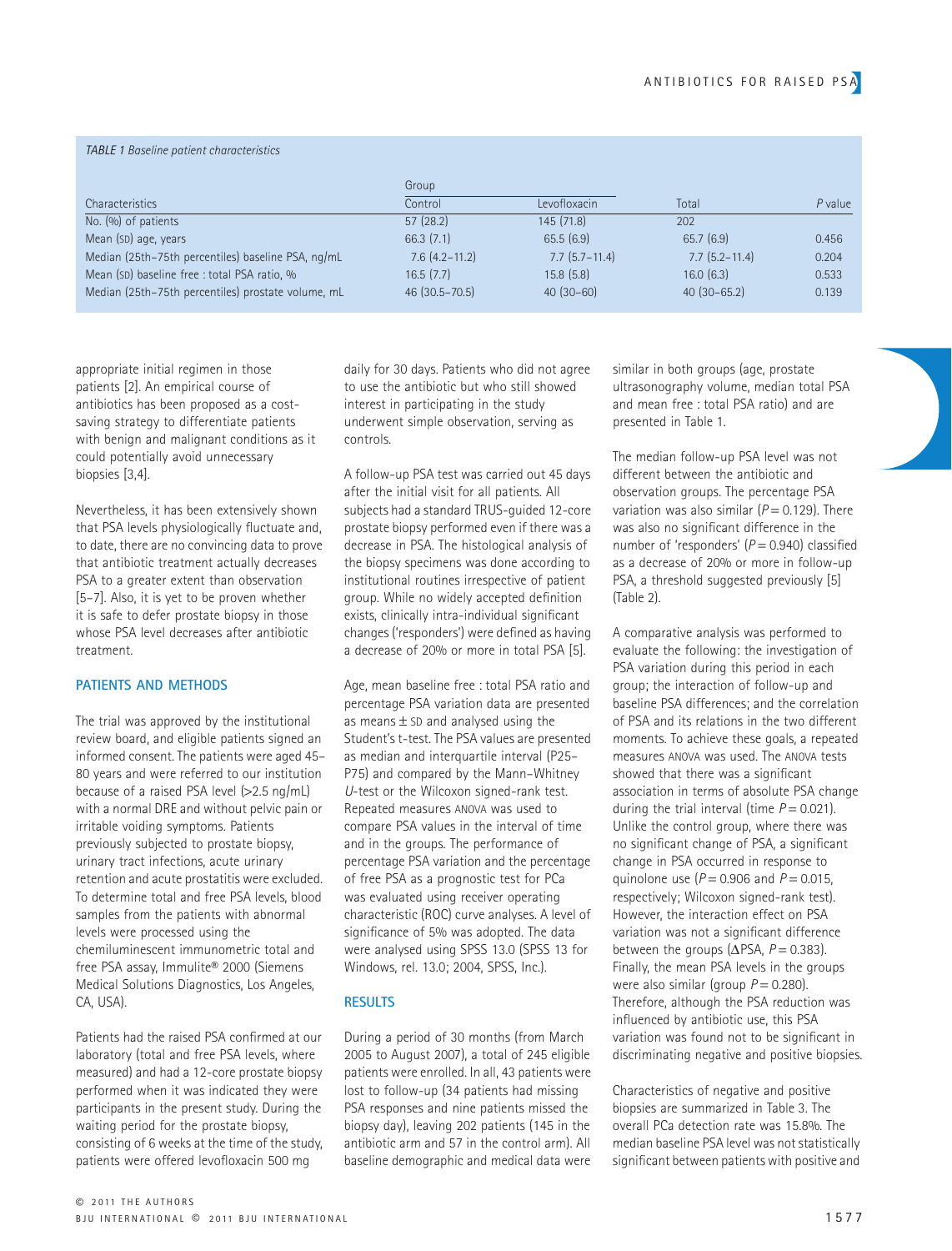

#### *TABLE 2 Clinico-pathological parameters at follow-up*

|                                                     | Group                |                      |                      |         |
|-----------------------------------------------------|----------------------|----------------------|----------------------|---------|
|                                                     | Control              | Levofloxacin         | Total                | P value |
| Median (25th-75th percentiles) follow-up PSA, ng/mL | $6.8$ $(4.2 - 10.8)$ | $7.0$ $(5.2 - 10.5)$ | $6.9$ $(5.1 - 10.6)$ | 0.723   |
| Mean (SD) percentage PSA variation                  | 5.9(47.0)            | $-3.5(36.9)$         | $-0.8(40.1)$         | 0.129   |
| No. (%) of responders*                              | 18(31.6)             | 45(31.0)             | 63 (31.2)            | 0.940   |
| No. (%) showing positive biopsy                     | 12(21.1)             | 20(13.8)             | 32(15.8)             | 0.203   |
|                                                     |                      |                      |                      |         |

*\*Decrease in follow-up PSA of more than 20%.*

*TABLE 3 Characteristics of negative and positive biopsies*

|                                                    | Biopsy assessment    |                   |                   |         |
|----------------------------------------------------|----------------------|-------------------|-------------------|---------|
|                                                    | Negative             | <b>Positive</b>   | Total             | P value |
| No. $(\%)$ of patients                             | 170 (84.2)           | 32(15.8)          | 202               |         |
| Median (25th-75th percentiles) baseline PSA, ng/mL | $7.6$ $(5.4 - 11.1)$ | $8.0(4.4 - 14.0)$ | $7.7(5.2 - 11.4)$ | 0.890   |
| Mean (SD) baseline free : PSA ratio                | 16.7(6.2)            | 11.8(5.7)         | 16.0(6.3)         | < 0.001 |
| Mean (SD) percentage PSA variation                 | $-5.3$ (34.6)        | 22.4(57.0)        | $-0.8(40.1)$      | 0.001   |
| No. (%) of responders*                             | 55(32.4)             | 8(25.0)           | 63(31.2)          | 0.410   |
|                                                    |                      |                   |                   |         |

*\*Decrease in follow-up PSA of more than 20%.*

negative prostate biopsies (*P* = 0.890). However, the mean percentage PSA variation and the ratio of free : total PSA were significantly different,  $(P = 0.001$  and *P* < 0.001, respectively; Table 3). Using a retrospective power calculation to analyse the percentage PSA variation, the present study has 95.6% power to detect this 27.7% difference between positive and negative biopsies.

Considering the PSA 'normalization', 26 patients who had a baseline PSA level >4 ng/ mL (14.2%) had a follow-up  $PSA < 4$  ng/mL; and in nine (4.4%) patients the follow-up PSA level was <2.5 ng/mL. In these groups, two of 26 (7.7%) patients and one of nine (11.1%) patients had a positive biopsy.

Using a single threshold value of 20% PSA reduction, the data showed that eight of 32 (25%) patients with PCa would be missed if they did not proceed to biopsy. Also, a 20% PSA reduction did not predict a negative biopsy  $(P = 0.410)$ . On the other hand, a threshold value of a 20% increase in PSA statistically predicted a positive biopsy (89.1 vs 67.4%; *P* = 0.001).

The percentage PSA variation presented a normal distribution in benign conditions,

*FIG. 1. Distribution of percentage PSA variation by percentage of patients and diagnosis.*



while patients with a positive biopsy had an asymmetrical distribution (Fig. 1).

The use of thresholds for the following percentage PSA variations – 45% decrease, 20% decrease, and 0 and 20% increases – yielded 90, 75, 68 and 47% sensitivities, and respective specificities of 11, 32, 61 and 83%.

Moreover, in a ROC curve, the association between a positive biopsy and baseline total PSA was poor [area under the curve (AUC) = 0.510]. Correspondingly better, but still performing poorly, the percentage PSA variation had an  $AUC = 0.660$  (standard error =  $0.062$ ; 95% CI =  $0.539 - 0.782$ ). The best threshold value (7% PSA increase) provided a sensitivity of 65%, a specificity of 69%, a positive predictive value of 28.7%, and a negative predictive value of 91.4%  $(P = 0.001)$ . Figure 2 shows the low accuracy of the percentage PSA variation. The baseline free : total PSA ratio shows a better performance (AUC = 0.716; standard error  $= 0.055$ : 95% CI  $= 0.609 - 0.824$ ). The threshold of a 20% free : total PSA ratio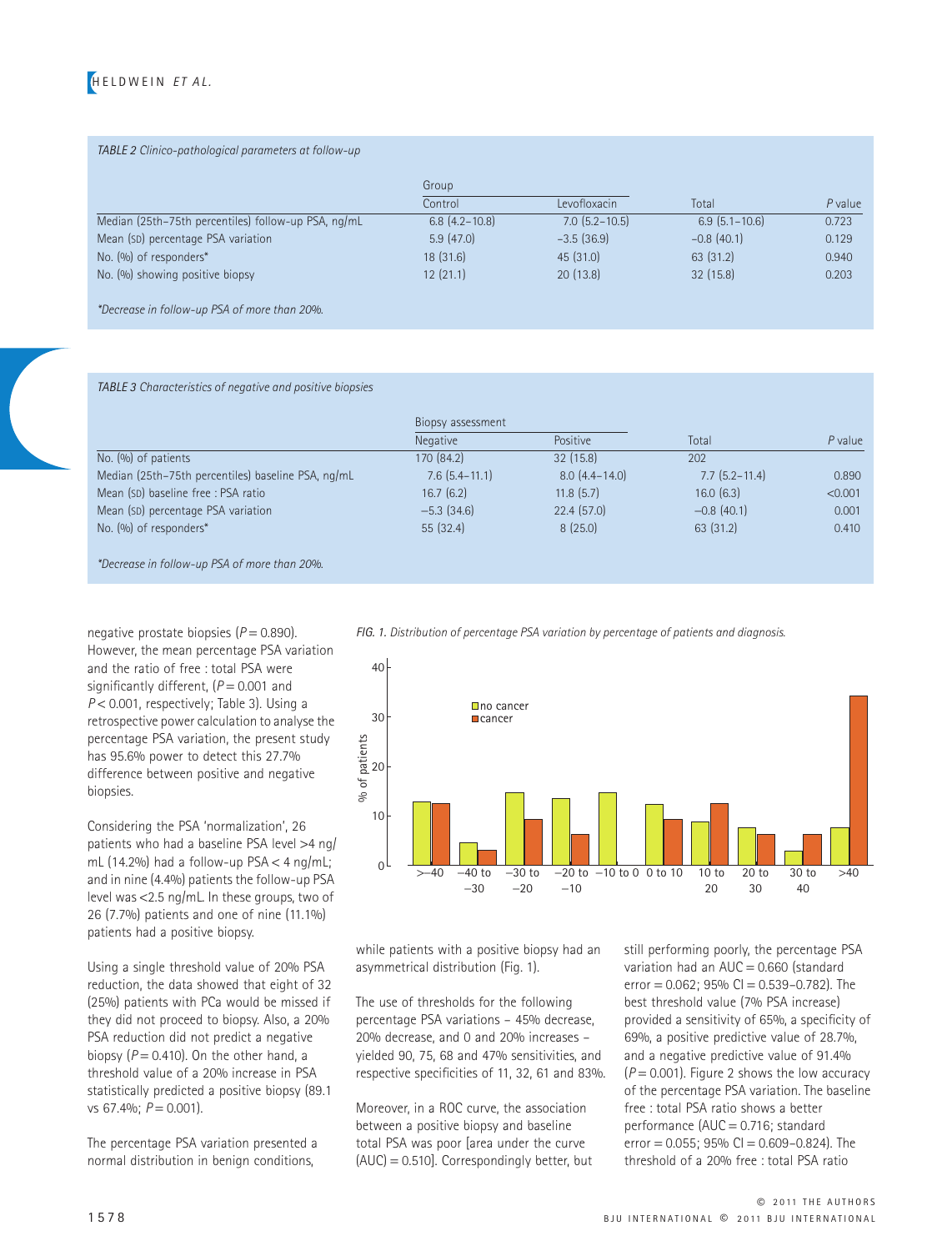*FIG. 2. The diagnostic performance of percentage PSA variation and percentage free PSA in positive biopsies assessed by ROC curve analysis. A threshold of a 20% decrease or more in the percentage PSA variation provides 74% sensitivity and 31% specificity. (i.e. almost 30% of the tumours could be missed if this threshold value were adopted).*





showed an 89% sensitivity, a 31% specificity, a positive predictive value of 18%, and a negative predictive value of 94.2% (Fig. 2).

#### **DISCUSSION**

Previous observations suggested that after an initially raised PSA, a course of antibiotic treatment could lead to a decrease in PSA level and obviate the need for prostate biopsy in such patients [8,9] However, not only is there a lack of appropriate studies documenting that antibiotics lead to a decrease in PSA levels, but there are also no data proving that it is safe to defer biopsy in those patients who exhibit a fall in PSA values.

The present study did not find any difference in PSA variability between levofloxacin and the observation group  $(P = 0.383)$ . We believe that this is due to the low prevalence of infectious processes causing a raised PSA level. Because we included only asymptomatic patients in the present study, the PSA 'normalization' rate was 13%, regardless of the use of levofloxacin. On the other hand, Schaeffer *et al.* [9], studying patients with chronic bacterial prostatitis, reported that 42% of patients have their post-treatment PSA normalized (<4 ng/mL). Similarly, Bozeman *et al*. [10] described a 46% 'normalization' rate in patients with pathologically proven chronic prostatitis after a trial of antibiotics and a non-steroidal antiinflammatory medication. The mean baseline

PSA level was 8.4 ng/mL and the posttreatment PSA level fell to 5.3 ng/mL. The authors affirmed that those patients no longer had an indication for biopsy. However, only 51 of 95 (53%) patients were biopsied, and 13 of 51 were diagnosed with PCa. A decrease in the PSA level of 4.8% was observed in patients with PCa [10]. The results of the present study showed that two patients diagnosed with cancer had a post-test PSA level below the threshold of 4 ng/mL. Furthermore, when we employed a threshold of 2.5 ng/mL, still one patient had a positive biopsy. We conclude that is not safe to defer prostate biopsy based on PSA reduction after antimicrobial treatment.

Chronic inflammation has recently been linked to prostate adenocarcinoma pathogenesis [11]. In asymptomatic populations, the rate of infection is unclear and could be very low. Also, according to the National Institutes of Health (NIH) consensus, only 5–10% of all symptomatic men suffer from a bacterial source and nearly 90% of patients diagnosed with prostatitis are characterized by symptoms in the absence of a detectable infection [12]. Further, it seems clear that certain antibiotics exert immunological and anti-inflammatory effects beyond their intrinsic antibacterial action [13]. Such anti-inflammatory effects could also, in theory, lower PSA values. The potential benefits of empirical antimicrobial courses (they decrease the rate of unnecessary biopsies) must be weighed against the harms of unbound antibiotic use

(the risk of toxicity and the development of resistant strains).

The present study showed a tendency for PSA level to fall, but antibiotic treatment does not cause a significant decrease in PSA compared with observation  $(P = 0.129)$ . Moreover, the variations in PSA, regardless of the antibiotic course, were similar to random fluctuations in healthy men [6,7].

Clinically, instead of the presumption that a PSA reduction will defer the need for biopsies, an increase in PSA level seems more meaningful, obviating the need for an invasive test. In the present study, we found that patients with histologically proven PCa have more sustained absolute PSA increases than negative results (22.4% vs -5.3 ng/mL; *P* = 0.001). Recently, Stopiglia *et al*. [14] reported on 98 patients with type IV inflammatory prostatitis who were randomly assigned to either ciprofloxacin or placebo. They found that a decrease in PSA was not associated with a diagnosis of PCa (31 vs 26.7%).

Some authors suggest, as an alternative, evaluating men with a raised PSA according to the white blood cell (WBC) count in expressed prostatic secretions (EPS) or prostatic massage urine (VB3) [15–17]. However, Nadler *et al*. [18] found no correlation between total PSA and WBC count in either EPS or VB3. Nonetheless, prostatitis is a clinical diagnosis and the use of WBC counts in prostatic secretions is debatable. Furthermore, the medical history based on the NIH-Chronic Prostatic Symptom Index is uniformly accepted to differentiate patients with prostatitis from healthy subjects [19].

The strength of the present study lies in the prospective design with a control arm in which all 202 patients underwent biopsy. Also, the cohort characteristics were similar between the groups. All patients were managed by the same follow-up procedures and approaches.

The present study has a few important limitations. First, the lack of randomization could have biased the results. It should be noted that, although patients' characteristics were similar, the groups were distinctive in number. Second, patients were not subjected to urine culture or prostatic secretion testing.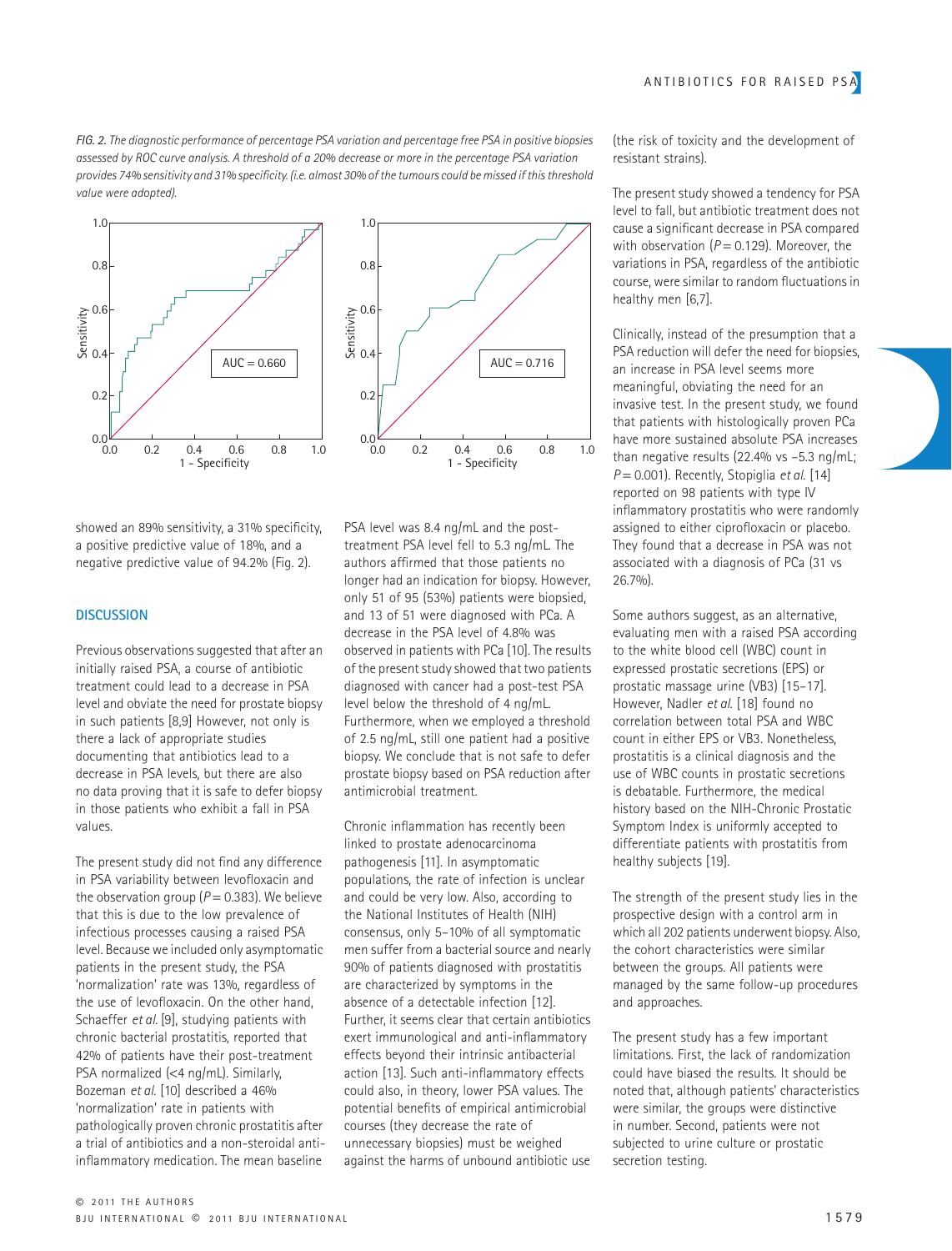However, the use of WBCs in either EPS or VB3 as a marker for prostatitis is limited [12]. Previous studies found no correlation between the PSA level and the degree of inflammation [18]. Also, it is well known that inflammation is not linked with symptoms or quality of life (NIH type IIIb chronic prostatitis) [20]. In fact, urologists frequently diagnose prostatitis but rarely (less than 4%) perform the Mears–Stamey diagnostic test [16]. Therefore, the selection criteria of the present study, although not able to differentiate between men with and without inflammatory prostatitis, seem to be similar to daily clinical practice, where the routine performance of these tests does not appear to affect antibiotic usage.

Analysing the ROC curves, we confirmed the poor sensitivity and specificity of percentage PSA variation as a discriminative test. Different studies suggest that a significant decrease in PSA level after a course of antibiotics could lower the cancer risk [9,10]. On the other hand, we observed that the best predictive threshold was an increase of 7% in follow-up PSA. Adopting this value, there was a 62% sensitivity, a 68% specificity and a 94% negative predictive value. As a screening test, the use of the 7% PSA increase as a threshold could be considered good . However, it is well known that negative predictive values are biased by prevalence rates. Interestingly, our histologically proven PCa prevalence rate was lower than the current literature for patients with a PSA level ≥2.5 ng/mL [21,22]. Also, we confirmed that the free : total PSA ratio seems to be a more accurate tool to discriminate PCa from benign conditions than percentage PSA variation (AUC = 0.716 and 0.660, respectively).

In conclusion, despite being limited by its non-randomized open-label design, the data from the present study suggest that antibiotics should not be used to prevent patients with a raised PSA level from undergoing a prostate biopsy. PSA variation has a limited predictive performance regarding biopsy results.

Therefore, we found the arbitrary definition of 'clinical responders', with a decrease of 20% or more in follow-up PSA, to be inappropriate.

The mean percentage PSA variation is higher in patients with PCa than those without. However, no specific threshold accurately

discriminated between PCa and benign conditions.

Until further randomized controlled trials are conducted, the empirical use of antibiotics for asymptomatic patients with raised PSA levels should be discouraged.

## **ACKNOWLEDGEMENTS**

The preliminary results of this trial were presented in May 2008 during the AUA annual meeting (Orlando, FL, USA).

## **CONFLICT OF INTEREST**

None declared.

## **REFERENCES**

- 1 **Barry MJ, Girman CJ, O'Leary MP** et al**.**  Using repeated measures of symptom score, uroflowmetry and prostate specific antigen in the clinical management of prostate disease. Benign Prostatic Hyperplasia Treatment Outcomes Study Group. *J Urol* 1995; **153**: 99–103
- 2 **Leippold TPS, Engeler D, Inhelder F, Schmid HP.** Prostate biopsy in Switzerland: a representative survey on how Swiss urologists do it. *Scand J Urol Nephrol* 2008; **42**: 18–23
- 3 **Kaygisiz O, Ugurlu O, Kosan M, Inal G, Ozturk B, Cetinkaya M.** Effects of antibacterial therapy on PSA change in the presence and absence of prostatic inflammation in patients with PSA levels between 4 and 10 ng/ml. *Prostate Cancer Prostatic Dis* 2006; **9**: 235–8
- 4 **Serretta V, Catanese A, Daricello G** et al**.**  PSA reduction (after antibiotics) permits to avoid or postpone prostate biopsy in selected patients. *Prostate Cancer Prostatic Dis* 2008; **11**: 148–52
- 5 **Bunting PS, DeBoer G, Choo R, Danjoux C, Klotz L, Fleshner N.** Intraindividual variation of PSA, free PSA and complexed PSA in a cohort of patients with prostate cancer managed with watchful observation. *Clin Biochem* 2002; **35**: 471– 5
- 6 **Ornstein DK, Smith DS, Rao GS, Basler JW, Ratliff TL, Catalona WJ.** Biological variation of total, free and percent free

serum prostate specific antigen levels in screening volunteers. *J Urol* 1997; **157**: 2179–82

- 7 **Eastham JA, Riedel E, Scardino PT** et al**.**  Variation of serum prostate-specific antigen levels: an evaluation of year-toyear fluctuations. *JAMA* 2003; **289**: 2695–700
- 8 **Guercio S, Terrone C, Tarabuzzi R** et al**.**  PSA decrease after levofloxacin therapy in patients with histological prostatitis. *Arch Ital Urol Androl* 2004; **76**: 154–8
- 9 **Schaeffer AJ, Wu SC, Tennenberg AM, Kahn JB.** Treatment of chronic bacterial prostatitis with levofloxacin and ciprofloxacin lowers serum prostate specific antigen. *J Urol* 2005; **174**: 161–4
- 10 **Bozeman CB, Carver BS, Eastham JA, Venable DD.** Treatment of chronic prostatitis lowers serum prostate specific antigen. *J Urol* 2002; **167**: 1723–6
- 11 **De Marzo AM, Marchi VL, Epstein JI, Nelson WG.** Proliferative inflammatory atrophy of the prostate: implications for prostatic carcinogenesis. *Am J Pathol* 1999; **155**: 1985–92
- 12 **Krieger JN, Nyberg L Jr, Nickel JC.** NIH consensus definition and classification of prostatitis. *JAMA* 1999; **282**: 236–7
- 13 **Dalhoff A, Shalit I.** Immunomodulatory effects of quinolones. *Lancet Infect Dis* 2003; **3**: 359–71
- 14 **Stopiglia RM, Ferreira U, Silva MM Jr, Matheus WE, Denardi F, Reis LO.**  Prostate specific antigen decrease and prostate cancer diagnosis: antibiotic versus placebo prospective randomized clinical trial. *J Urol* 2010; **183**: 940–4
- 15 **Meares EM, Stamey TA.** Bacteriologic localization patterns in bacterial prostatitis and urethritis. *Invest Urol* 1968; **5**: 492–518
- 16 **McNaughton Collins M, Fowler FJ Jr, Elliott DB, Albertsen PC, Barry MJ.**  Diagnosing and treating chronic prostatitis: do urologists use the fourglass test? *Urology* 2000; **55**: 403–7
- 17 **Loeb S, Gashti SN, Catalona WJ.**  Exclusion of inflammation in the differential diagnosis of an elevated prostate-specific antigen (PSA). *Urol Oncol* 2009; **27**: 64–6
- 18 **Nadler RB, Collins MM, Propert KJ** et al**.**  Prostate-specific antigen test in diagnostic evaluation of chronic prostatitis/chronic pelvic pain syndrome. *Urology* 2006; **67**: 337–42
- 19 **Litwin MS, McNaughton-Collins M, Fowler FJ Jr** et al**.** The National Institutes